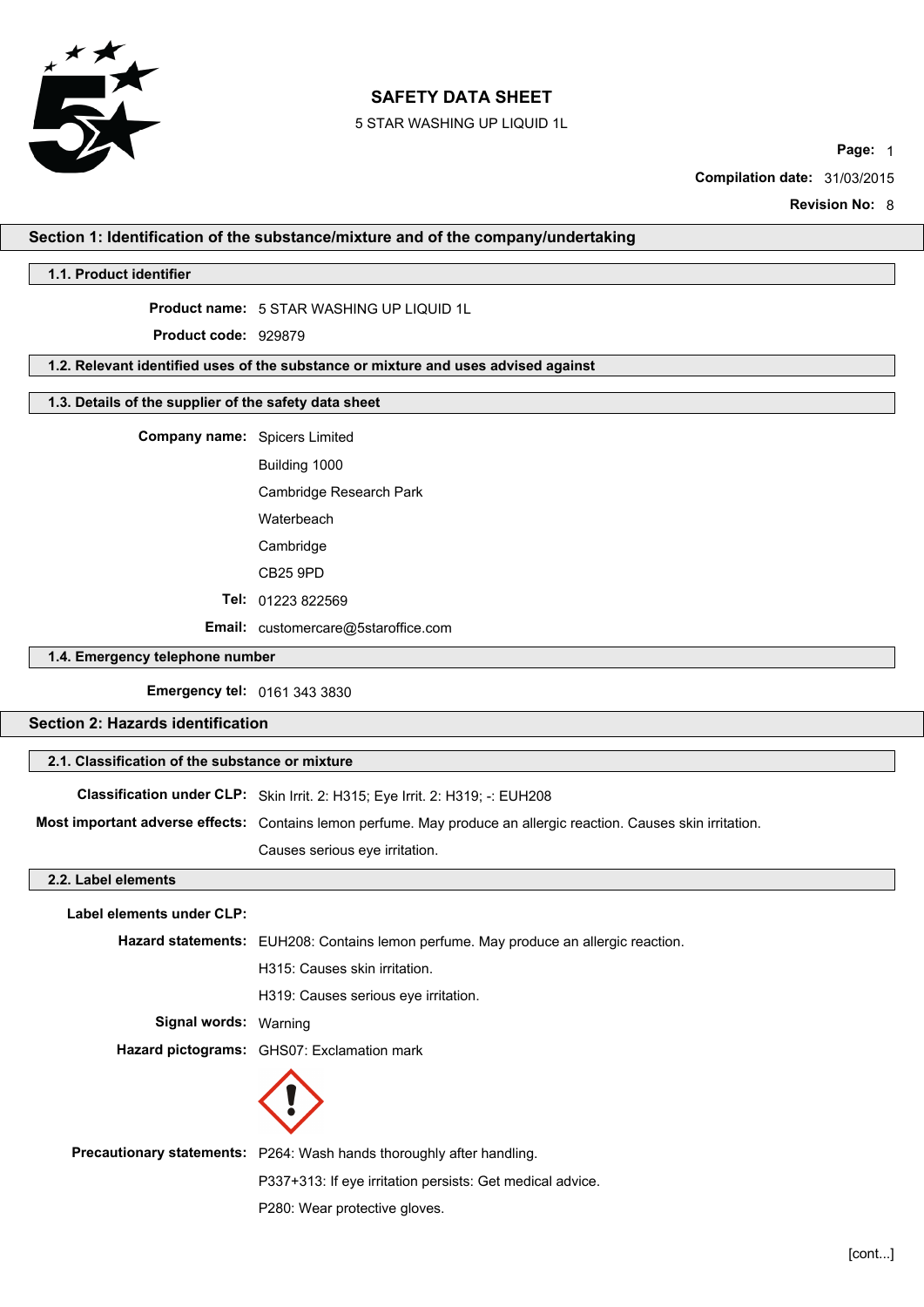## 5 STAR WASHING UP LIQUID 1L

**Page:** 2

P305+351+338: IF IN EYES: Rinse cautiously with water for several minutes. Remove

contact lenses, if present and easy to do. Continue rinsing.

P332+313: If skin irritation occurs: Get medical advice.

P362: Take off contaminated clothing and wash before reuse.

## **2.3. Other hazards**

**PBT:** This product is not identified as a PBT/vPvB substance.

## **Section 3: Composition/information on ingredients**

#### **3.2. Mixtures**

## **Hazardous ingredients:**

## BENZENESULFONIC ACID, C10-13-ALKYL DERIVS, SODIUM SALTS

| <b>EINECS</b>                       | <b>CAS</b> | <b>CHIP Classification</b> | <b>CLP Classification</b> | Percent |
|-------------------------------------|------------|----------------------------|---------------------------|---------|
|                                     |            |                            | $\overline{\phantom{0}}$  | 1-10%   |
| SODIUM, ALKYL C10-18, ETHER SULFATE |            |                            |                           |         |
|                                     | 13150-00-0 |                            | $\overline{\phantom{0}}$  | 1-10%   |
| COCONUT DIETHANOLAMIDE              |            |                            |                           |         |
|                                     | 68603-42-9 |                            | $\overline{\phantom{a}}$  | 1-10%   |
| <b>LEMON PERFUME</b>                |            |                            |                           |         |
|                                     |            |                            |                           | $1\%$   |
|                                     |            |                            |                           |         |

## **Section 4: First aid measures**

**4.1. Description of first aid measures**

**Skin contact:** Wash immediately with plenty of soap and water.

**Eye contact:** Bathe the eye with running water for 15 minutes.

**Ingestion:** Wash out mouth with water.

**Inhalation:** Consult a doctor.

#### **4.2. Most important symptoms and effects, both acute and delayed**

**Skin contact:** There may be mild irritation at the site of contact.

**Eye contact:** There may be irritation and redness.

**Ingestion:** There may be irritation of the throat.

**Inhalation:** No symptoms.

**4.3. Indication of any immediate medical attention and special treatment needed**

**Immediate / special treatment:** Not applicable.

## **Section 5: Fire-fighting measures**

#### **5.1. Extinguishing media**

**Extinguishing media:** Suitable extinguishing media for the surrounding fire should be used. Use water spray

to cool containers.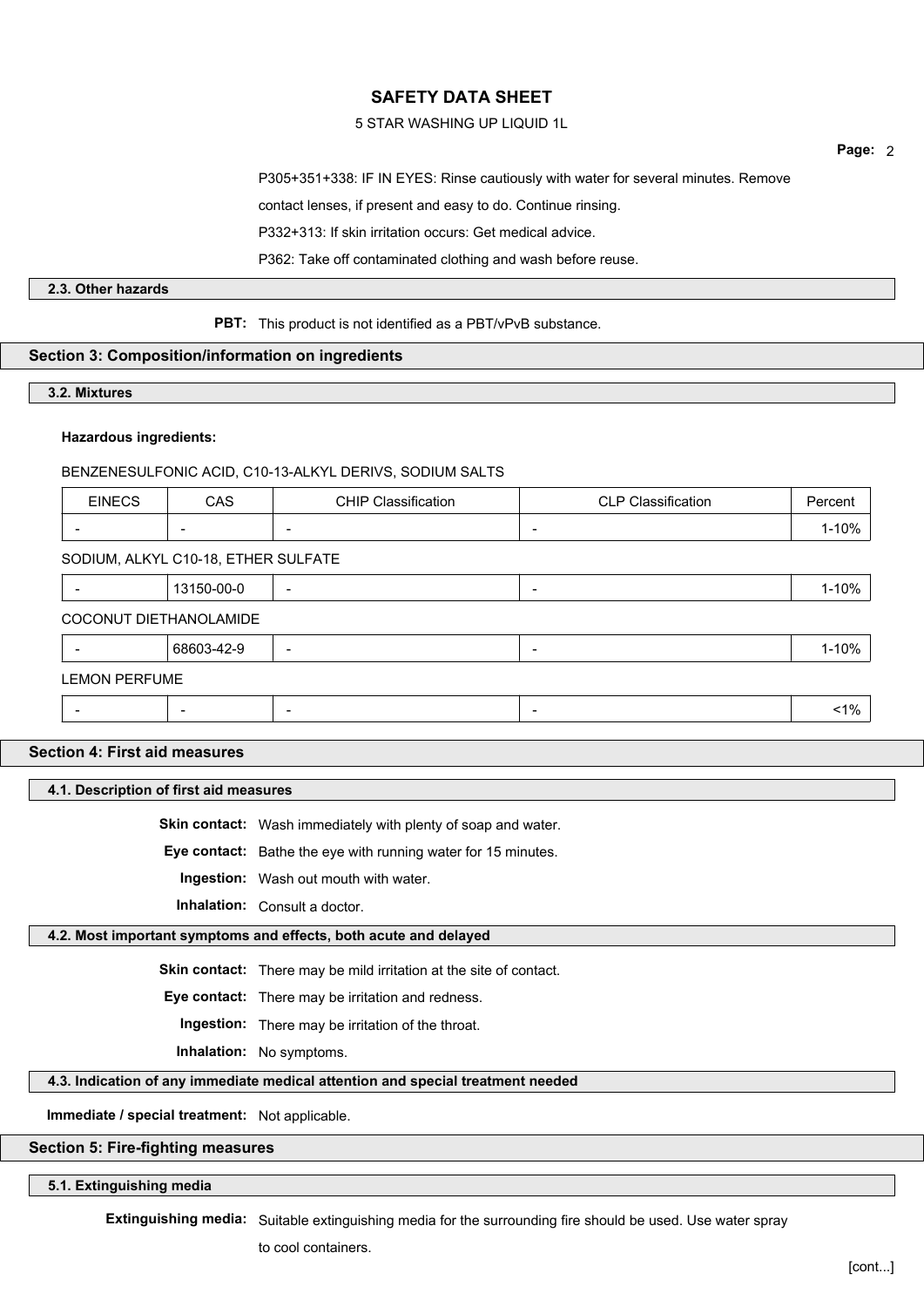### 5 STAR WASHING UP LIQUID 1L

**Page:** 3

#### **5.2. Special hazards arising from the substance or mixture**

**Exposure hazards:** In combustion emits toxic fumes.

#### **5.3. Advice for fire-fighters**

**Advice for fire-fighters:** Wear self-contained breathing apparatus. Wear protective clothing to prevent contact

with skin and eyes.

## **Section 6: Accidental release measures**

#### **6.1. Personal precautions, protective equipment and emergency procedures**

**Personal precautions:** Refer to section 8 of SDS for personal protection details. Turn leaking containers leak-

side up to prevent the escape of liquid.

### **6.2. Environmental precautions**

**Environmental precautions:** Do not discharge into drains or rivers. Contain the spillage using bunding.

#### **6.3. Methods and material for containment and cleaning up**

**Clean-up procedures:** Absorb into dry earth or sand. Transfer to a closable, labelled salvage container for

disposal by an appropriate method.

#### **6.4. Reference to other sections**

**Reference to other sections:** Refer to section 8 of SDS.

### **Section 7: Handling and storage**

**7.1. Precautions for safe handling**

## **7.2. Conditions for safe storage, including any incompatibilities**

**Storage conditions:** Store in cool, well ventilated area. Keep container tightly closed.

**Suitable packaging:** Must only be kept in original packaging.

**7.3. Specific end use(s)**

**Specific end use(s):** No data available.

## **Section 8: Exposure controls/personal protection**

**8.1. Control parameters**

**Workplace exposure limits:** No data available.

#### **DNEL/PNEC Values**

**DNEL / PNEC** No data available.

**8.2. Exposure controls**

**Respiratory protection:** Respiratory protection not required.

**Hand protection:** Protective gloves.

**Eye protection:** Not applicable.

**Skin protection:** Not applicable.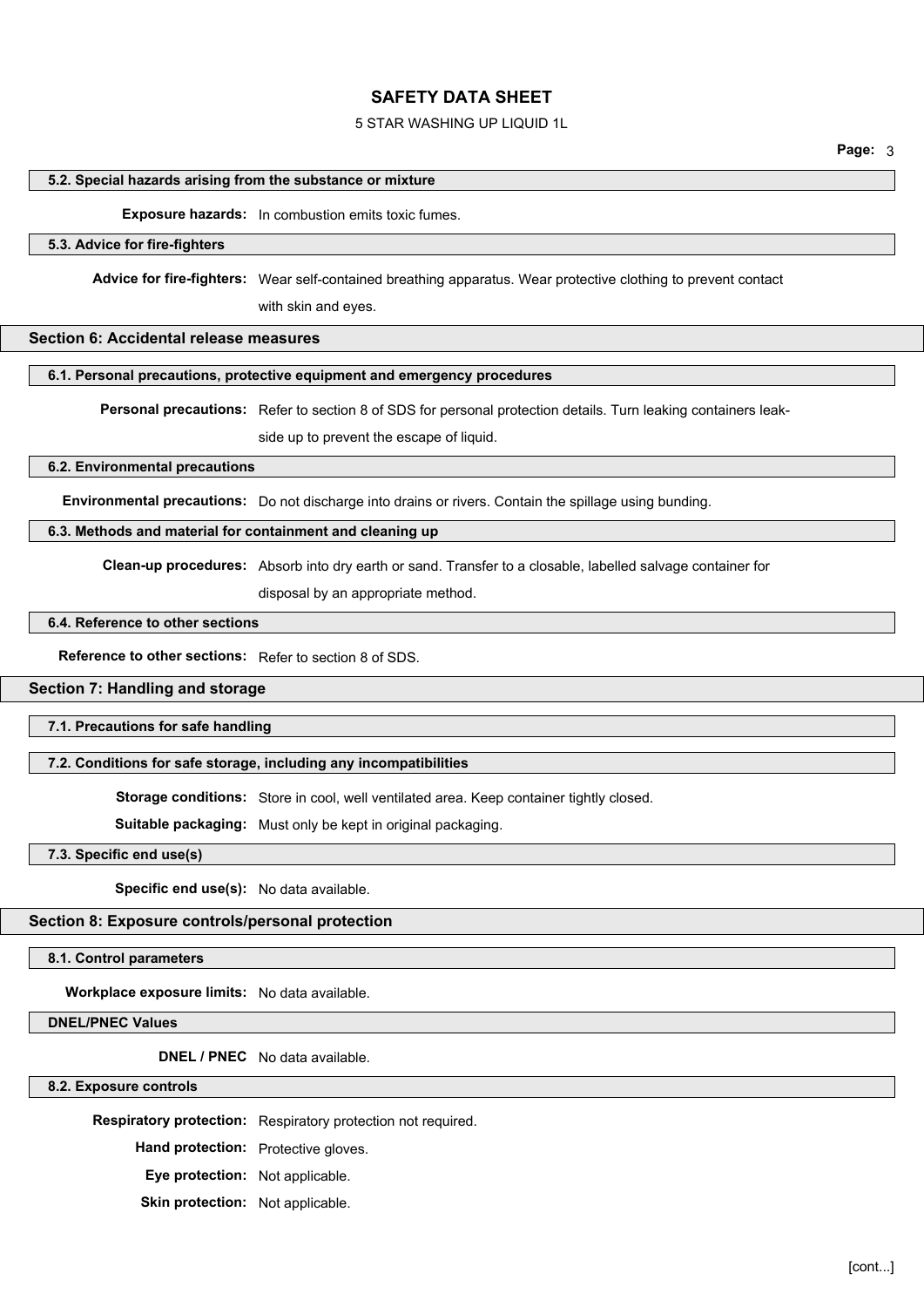#### 5 STAR WASHING UP LIQUID 1L

**Page:** 4

#### **Section 9: Physical and chemical properties**

| 9.1. Information on basic physical and chemical properties |                                                  |  |
|------------------------------------------------------------|--------------------------------------------------|--|
|                                                            | <b>State: Liquid</b>                             |  |
| Colour: Yellow                                             |                                                  |  |
|                                                            | <b>Odour:</b> Characteristic odour               |  |
|                                                            | <b>Oxidising:</b> Non-oxidising (by EC criteria) |  |
| Solubility in water: Soluble                               |                                                  |  |
| Viscosity: Viscous                                         |                                                  |  |
| Boiling point/range°C: 100                                 | Flash point°C: >70                               |  |
|                                                            | pH: 6.5-7.5                                      |  |
| 9.2. Other information                                     |                                                  |  |

**9.2. Other information**

**Other information:** No data available.

## **Section 10: Stability and reactivity**

**10.1. Reactivity**

**Reactivity:** Stable under recommended transport or storage conditions.

#### **10.2. Chemical stability**

**Chemical stability:** Stable under normal conditions.

## **10.3. Possibility of hazardous reactions**

**Hazardous reactions:** Hazardous reactions will not occur under normal transport or storage conditions.

Decomposition may occur on exposure to conditions or materials listed below.

**10.4. Conditions to avoid**

**Conditions to avoid:** Heat.

**10.5. Incompatible materials**

**Materials to avoid:** Strong oxidising agents. Strong acids.

## **10.6. Hazardous decomposition products**

**Haz. decomp. products:** In combustion emits toxic fumes.

### **Section 11: Toxicological information**

**11.1. Information on toxicological effects**

#### **Hazardous ingredients:**

## **BENZENESULFONIC ACID, C10-13-ALKYL DERIVS, SODIUM SALTS**

| ' ORL<br>$\sim$ $\sim$ $\sim$<br>∽۵⊂<br>LD50<br>$\mathbf{v}$ | 2000 | ma/ka<br>. . |
|--------------------------------------------------------------|------|--------------|
|--------------------------------------------------------------|------|--------------|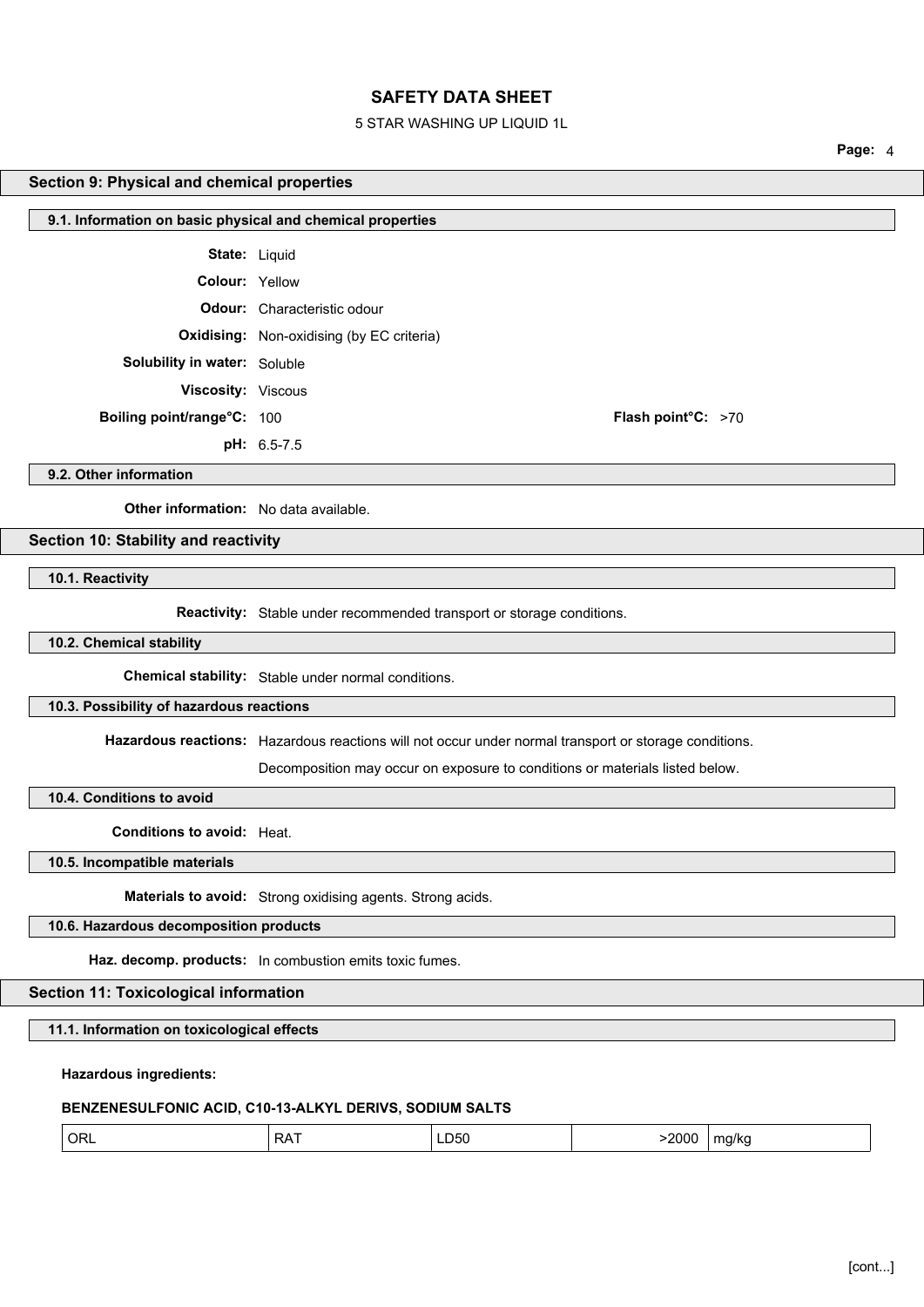## 5 STAR WASHING UP LIQUID 1L

#### **Page:** 5

#### **SODIUM, ALKYL C10-18, ETHER SULFATE**

| ORL<br>LD50<br>D A<br>$\mathbf{v}$<br>$ -$ | $\sim$ $\sim$ $\sim$<br>١N<br>$- - - -$ | <br>ma/ko<br>. |
|--------------------------------------------|-----------------------------------------|----------------|
|--------------------------------------------|-----------------------------------------|----------------|

#### **COCONUT DIETHANOLAMIDE**

| ∩ פ<br>אנ<br>n.<br>◡ ・ ・ ・ ・ | . וריי<br>.<br>-- - - | 2000<br>$- - -$ | ma/ka |
|------------------------------|-----------------------|-----------------|-------|
|------------------------------|-----------------------|-----------------|-------|

**Toxicity values:** No data available.

**Symptoms / routes of exposure**

**Skin contact:** There may be mild irritation at the site of contact.

**Eye contact:** There may be irritation and redness.

**Ingestion:** There may be irritation of the throat.

**Inhalation:** No symptoms.

**Section 12: Ecological information**

**12.1. Toxicity**

**Ecotoxicity values:** No data available.

**12.2. Persistence and degradability**

**Persistence and degradability:** The surfactants in this product comply with the biodegradability criteria as laid down in

Regulation (EC) No. 648/2004 on detergents. Data to support this assertion are held at

the disposal of the component authorities of the Member States and will be made

available to them at their direct request or at the request of the detergent manufacturer.

**12.3. Bioaccumulative potential**

**Bioaccumulative potential:** No bioaccumulation potential.

**12.4. Mobility in soil**

**Mobility:** Readily absorbed into soil.

#### **12.5. Results of PBT and vPvB assessment**

**PBT identification:** This product is not identified as a PBT/vPvB substance.

**12.6. Other adverse effects**

**Other adverse effects:** Negligible ecotoxicity.

**Section 13: Disposal considerations**

**13.1. Waste treatment methods**

**NB:** The user's attention is drawn to the possible existence of regional or national

regulations regarding disposal.

#### **Section 14: Transport information**

**Transport class:** This product does not require a classification for transport.